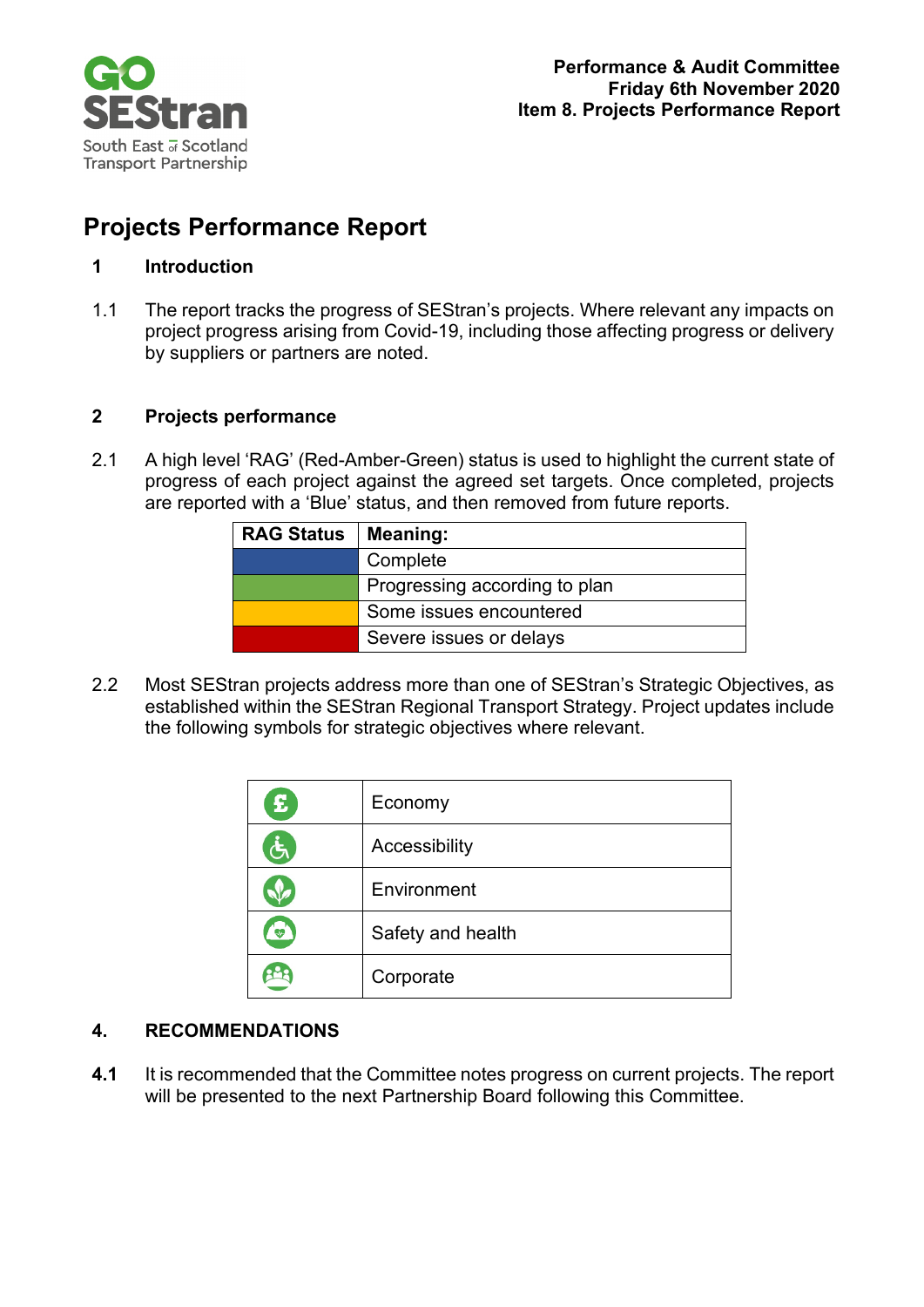### Anna Herriman **Senior Partnership Manager** 06 November 2020

# **Appendix 1: Projects update**

| <b>Policy Implications</b>         | Outlined project work contributes to the objectives<br>identified within SEStran Regional Transport Strategy                                                                                                  |
|------------------------------------|---------------------------------------------------------------------------------------------------------------------------------------------------------------------------------------------------------------|
| <b>Financial Implications</b>      | All project work is delivered from within confirmed budgets.                                                                                                                                                  |
| Equalities Implications            | There are no adverse equalities implications arising from<br>SEStran projects. A number of projects actively work to<br>reduce inequalities.                                                                  |
| <b>Climate Change Implications</b> | There are no negative climate change implications arising<br>from SEStran projects. A number of projects actively work<br>to tackle climate change through creation of more<br>sustainable transport options. |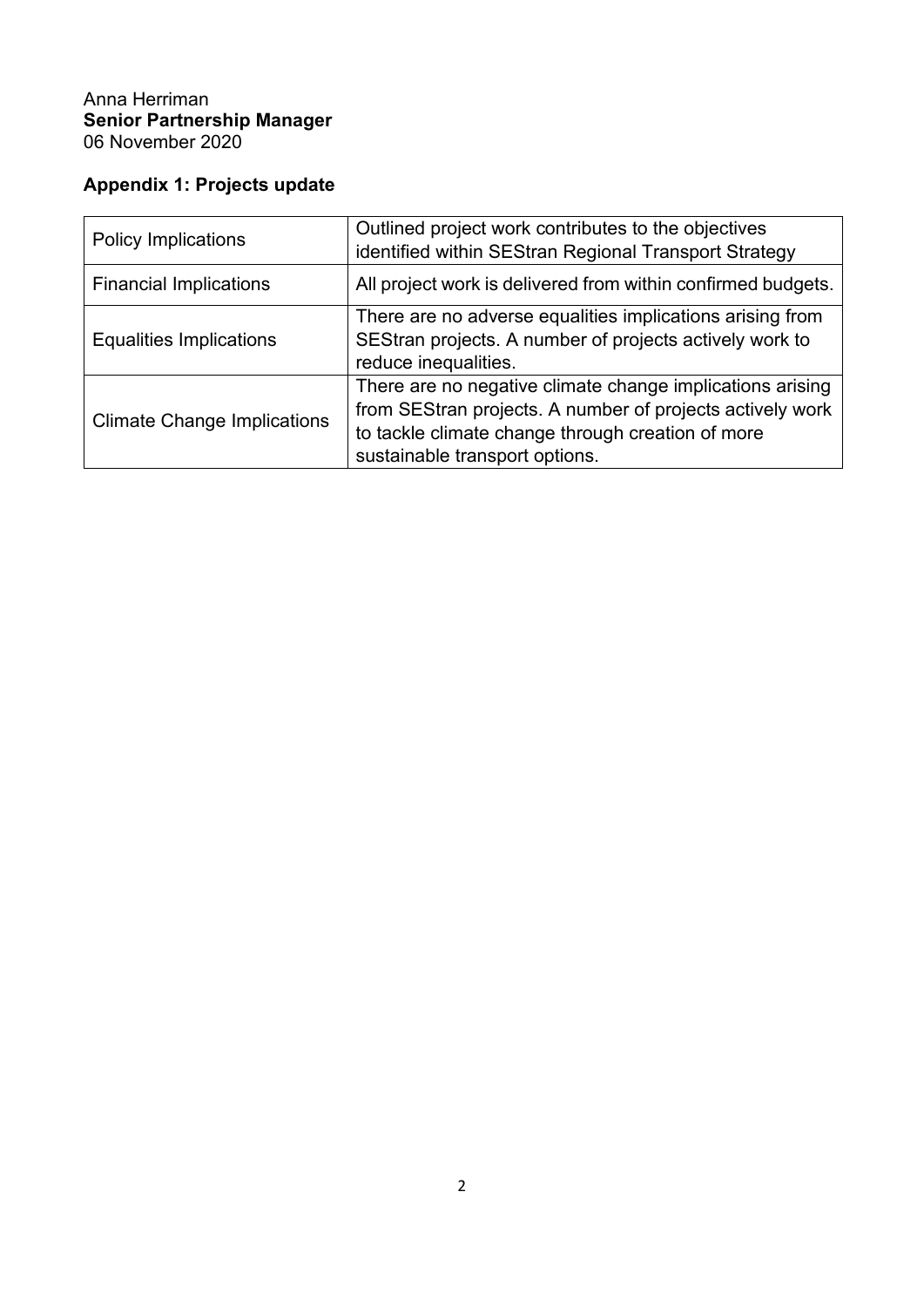

# **SEStran Projects Update**

# **Table of Contents**

| 1.  |  |
|-----|--|
| 1.1 |  |
| 2.  |  |
|     |  |
|     |  |
|     |  |
|     |  |
| 3.  |  |
| 3.1 |  |
|     |  |
|     |  |
|     |  |
| 4.  |  |
|     |  |
|     |  |
|     |  |
|     |  |
|     |  |
| 5.  |  |
| 5.1 |  |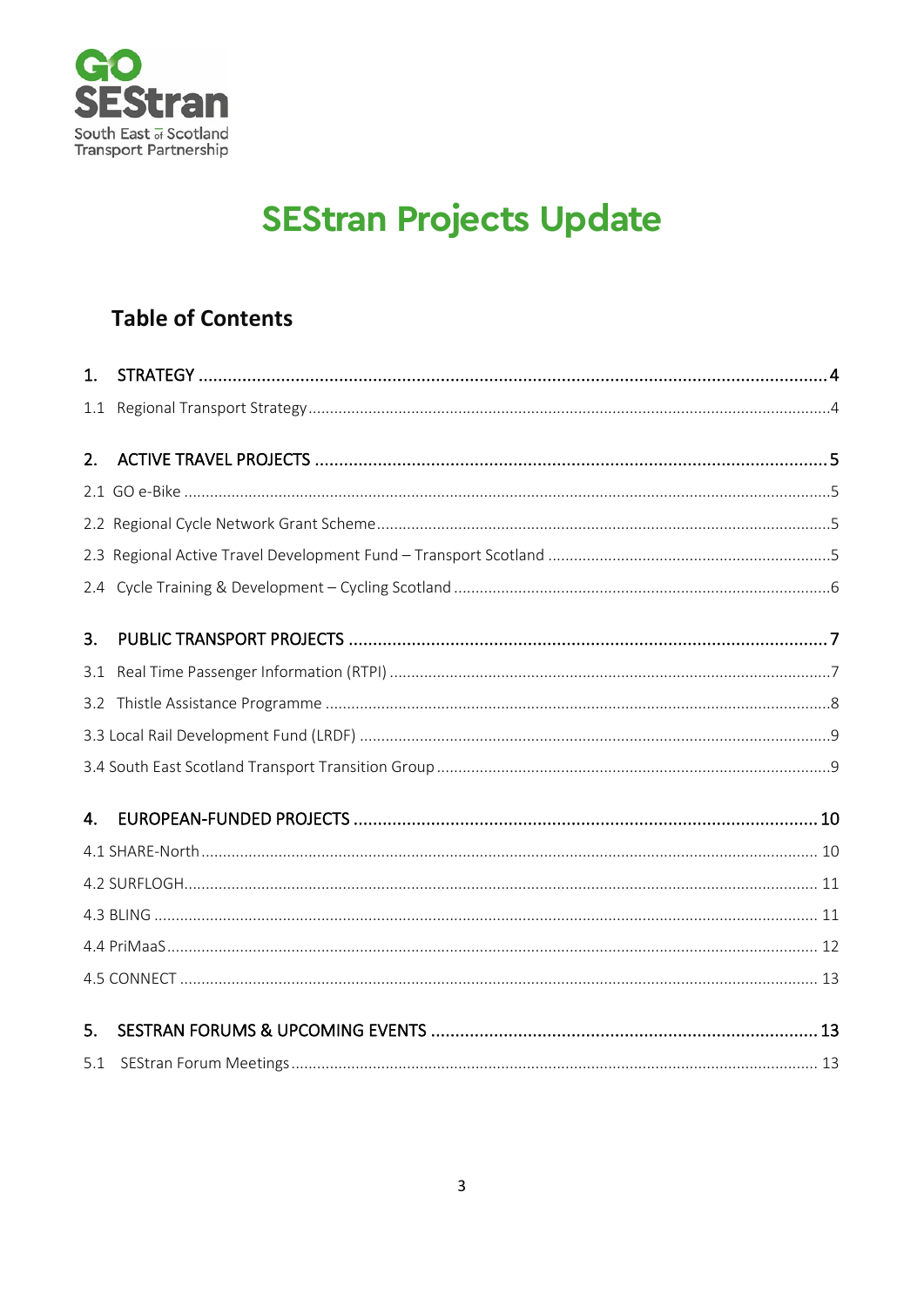# <span id="page-3-0"></span>**1. Strategy**

# <span id="page-3-1"></span>**1.1 Regional Transport Strategy**

SEStran's original Regional Transport Strategy (RTS) was approved in March 2007 to cover the period from 2008 until 2023. The strategy was refreshed in August 2015 to cover the period until 2025.

The Main Issues Report (MIR), published in May 2020, was commissioned to explore current issues and evidence the key considerations that will shape the development of the new RTS.

Many of the issues identified in the MIR will remain relevant over a longer term , however one 'main issue', which is the need for the RTS be able to respond flexibly to future uncertainty, has been clearly highlighted by the impacts of Covid-19, ensuing lockdowns and the ongoing transition out of severe travel restrictions.

The lasting impacts of Covid-19 are not fully known at this stage, but it is widely acknowledged that impacts will be far reaching and include impacts on the economy, plans for land-use, as well as transport systems and travel behaviour.

### *Latest developments:*

### • RTS Development *In progress*

 The development of the RTS will be delivered through consultancy support. The development will involve consulting key stakeholders, establishing of a case for change, appraising preliminary options and carrying out statutory assessments including a Strategic Environmental Assessment and Equalities Impact Assessment.

- A Prior Information Notice (PIN) has been issued on Public Contracts Scotland in October and has generated good levels of interest.
- The tender brief for consultancy work is due to be published on 9 November 2020.
- A revised RTS delivery programme, which has been amended to better align to timescales involved in the development of other, linked strategies, has had input from partner Councils and the SEStran RTS Steering Group and will be reported to the Board on 20 November 2020.

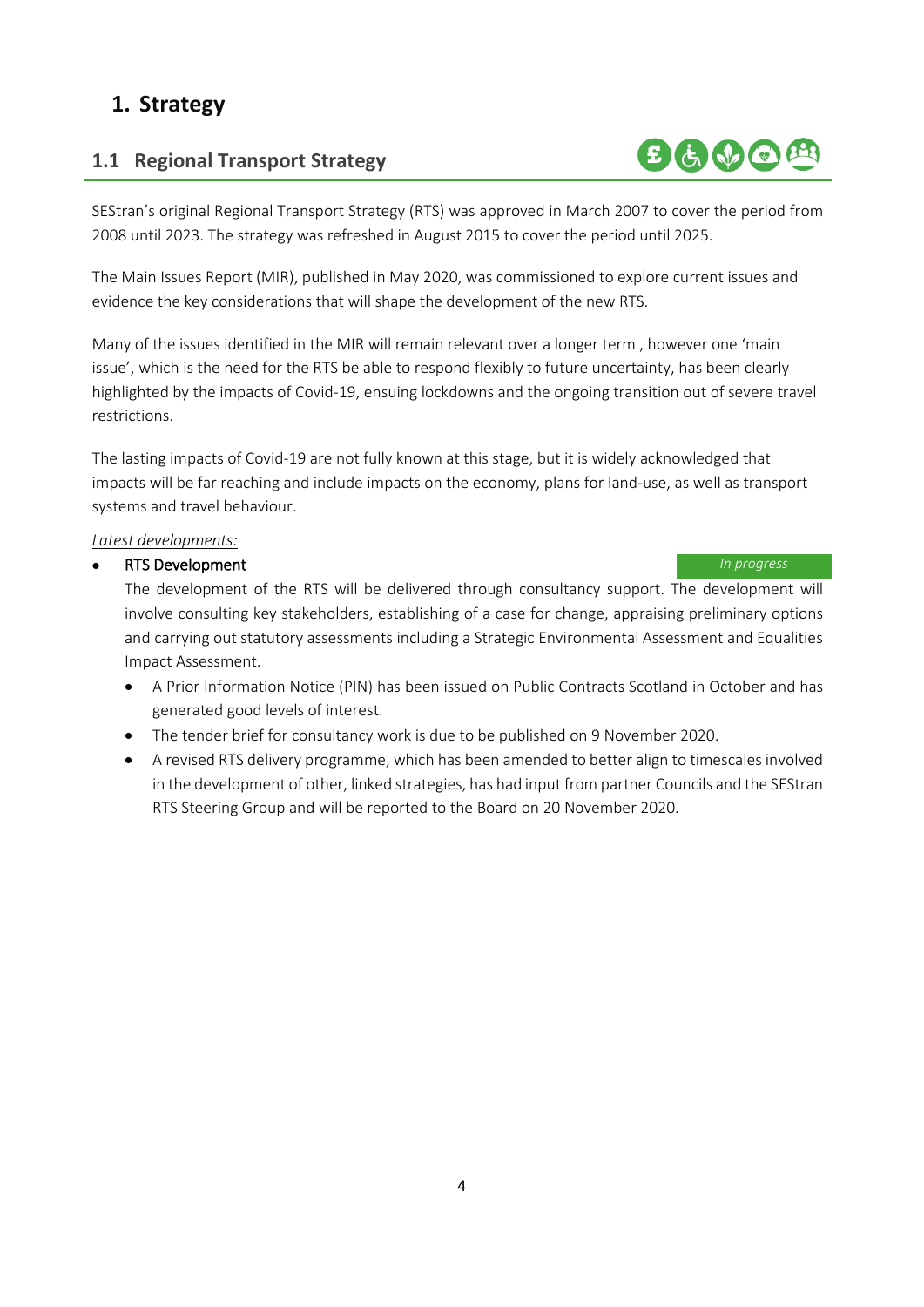# <span id="page-4-0"></span>**2. Active Travel Projects**

## <span id="page-4-1"></span>**2.1 GO e-Bike**

In April 2018, SEStran launched GO e-Bike, a regional bike-sharing scheme funded by SEStran, with a contribution from the SHARE-North project. The first four GO e-Bike hubs were launched in St Andrews, Buckhaven, West Lothian and Falkirk. In August 2018 SEStran secured funding from the Low Carbon Travel and Transport (LCTT) Fund and Transport Scotland (TS) to expand the GO e-Bike scheme through six further hubs.

### *Latest developments:*

### • GO e-Bike expansion with LCTT & TS funding *In progress*

- Activities at the Tweeddale Hub remain paused. Discussions are ongoing to assess the feasibility of other options in the Borders. The e-bike fleet have been loaned to Forth Environment Link and the e-cargo bikes are on loan to West Lothian Bike Library.
- Now that SPEN works are completed, discussions are progressing with Bewegen to agree a date for the final preparatory works and installation.
- Design work for the "Do The Ride Thing" campaign and website is now complete, following engagement and feedback from Active Travel delivery partners. A media package is being developed for the launch of the campaign in November, which will now be via online media.

### <span id="page-4-2"></span>**2.2 Regional Cycle Network Grant Scheme**

The Regional Cycle Network Grant Scheme continues the partnership between Sustrans Scotland and SEStran's commitment to delivering improvements to the cross-boundary utility routes.

### *Latest developments:*

### • Edinburgh BioQuarter *In progress*

- Work has been progressing along with City of Edinburgh to assess signalling on the route and particularly at Cameron Toll and Craigmillar Park.
- The detailed design phase of the project is now complete, with City of Edinburgh Council progressing to Stage Four of the project, and drafting an application to Sustrans Scotland, for funding towards construction.

# <span id="page-4-3"></span>**2.3 Regional Active Travel Development Fund – Transport Scotland**

The Regional Active Travel Development Fund was established between Transport Scotland and the Regional Transport Partnerships in 2018/19. SEStran made a proposal for projects in 2020/21 to Transport Scotland in March 2020 and has received £314,000 for this third year of funding.





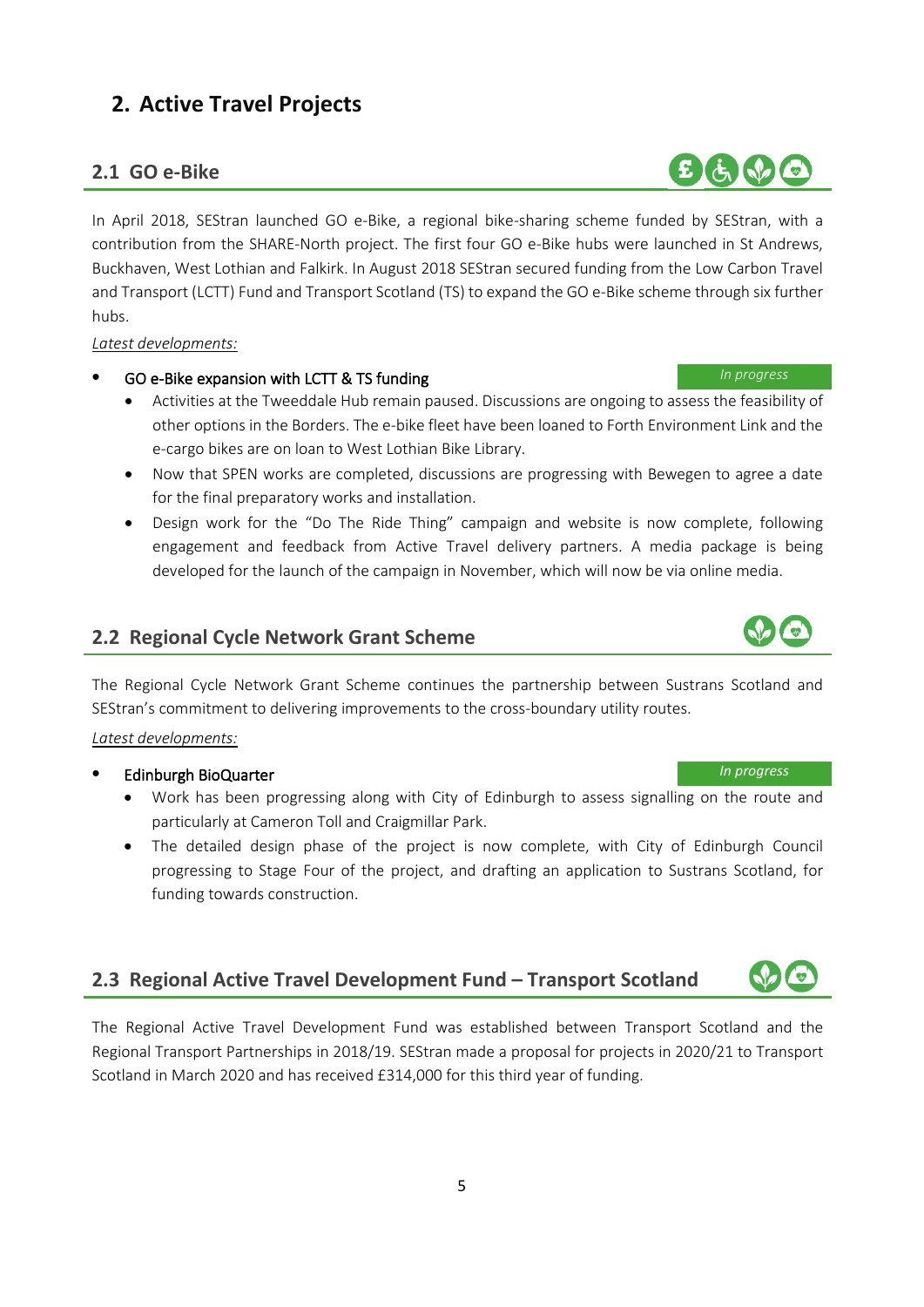### *Latest developments:*

### • Project 1: Attitudinal Survey & Data Collection *In progress*

- "The Lines Between" have been appointed as consultant on the behavioural survey work, commencing in July.
- The desktop research rand draft baseline survey reports have been received for review.
- Total award £100,000

### • Project 2: 'Do The Ride Thing' Awareness Campaign *In progress*

- SEStran has created an awareness campaign for the use of e-bikes across the region to complement the launch of a number of e-bike hubs. Do The Ride Thing seeks to create an environment where individuals look out for others and create good habits while riding a bike.
- Procurement has commenced for creative services and the development of media package and promotions.
- Total award £100,000

### • Project 3: West Lothian Active Travel Projects *In progress*

- Completion of projects from 2019/20:
	- o To provide active travel provision between Ecclesmachan and Threemiletown, providing a safe link to local bus services.
	- o To provide a link from Bathgate Hills quiet roads through Bangour and connect to the Livingston green network.
- Investigate a number of potential active travel links:
	- o A89 Parallel Route Easton Road Bathgate to Armadale
	- o A904 Newton South Queensferry
	- o Linlithgow Bo'ness (Links to Blackness & Falkirk)
	- o West Calder Harburn
	- o Bathgate Hills Quiet Roads Initiative
- West Lothian Council has reported a delay to the appointment of consultants and completion of the project is now expected by March 2021, within the current financial year.
- Total award £64,000
- SEStran successfully bid for resource funding to support the breadth of active travel projects that happen across the partnership.
- Officers conducted a procurement exercise for additional resource concluding on the  $4<sup>th</sup>$ September 2020.
- Total Award £50,000

# <span id="page-5-0"></span>**2.4 Cycle Training & Development – Cycling Scotland**

Support and develop the delivery of Bikeability Scotland National Standard cycle training by local authority Bikeability coordinators. Promote, encourage and develop cycle training opportunities across SEStran projects.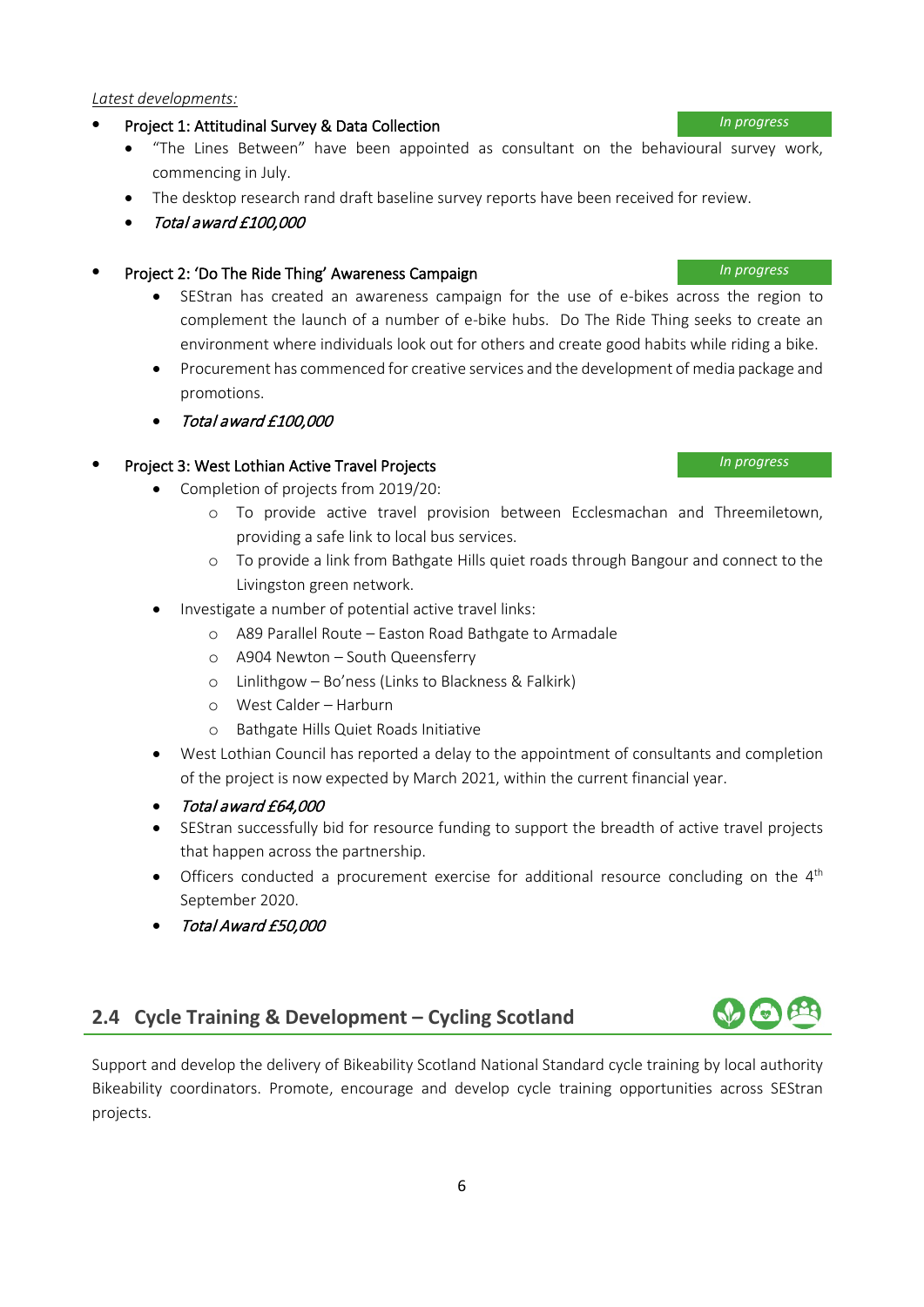### *Latest developments:*

### • Bikeability Scotland *In progress*

- The current guidance on delivery of Bikeability and staff training varies by Local Authority and some are still awaiting clarity on when external visitors will be allowed into the school setting. This is one area of activity where Covid-19 has changed delivery mode. Funding applications are all secured for delivery over this academic year.
- A regular Microsoft Teams group meeting has been established to better support communication and information sharing between Local Authority Bikeability Scotland Coordinators.

### • GO e-Bike cycle training *In progress*

• Training is being offered to all hubs as they are completed and as part of ongoing development plans.

## • Adult and Family Cycle Training *In progress*

- An adult and family training pilot delivered through Community Learning and Development (CLD) teams is being delivered in partnership with East Lothian and West Lothian. This will equip CLD staff with the training necessary to deliver Essential Cycling Skills in their community.
- Pilot delivery of family cycle training sessions took place in Fife and Edinburgh during July and August. A review of the delivery took place in September and the course is now available for families to sign up to across the region.
- A Cargo Bike training course has been developed and the first session is being run in early November in Edinburgh.

# <span id="page-6-0"></span>**3. Public Transport Projects**

# <span id="page-6-1"></span>**3.1 Real Time Passenger Information (RTPI)**

SEStran's RTPI system began in 2010 with the aim of tackling a declining bus patronage and make bus travel more predictable and reliable. SEStran is working with the City of Edinburgh Council to move towards a new Content Management System that will improve the public facing regional screen network.

### *Latest developments:*

- New Content Management System and hardware upgrades *Delayed*
	- The new system passed the factory acceptance testing (FAT) in October which means that the project can now move to silent running testing.
	- The supplier delays with the FAT were due to Covid-19, but if silent running is successful then the RTPI feed should go live before the end of the year.
	- The test of the new system will now be undertaken at the Galashiels Interchange in November Covid-19 restrictions allowing.

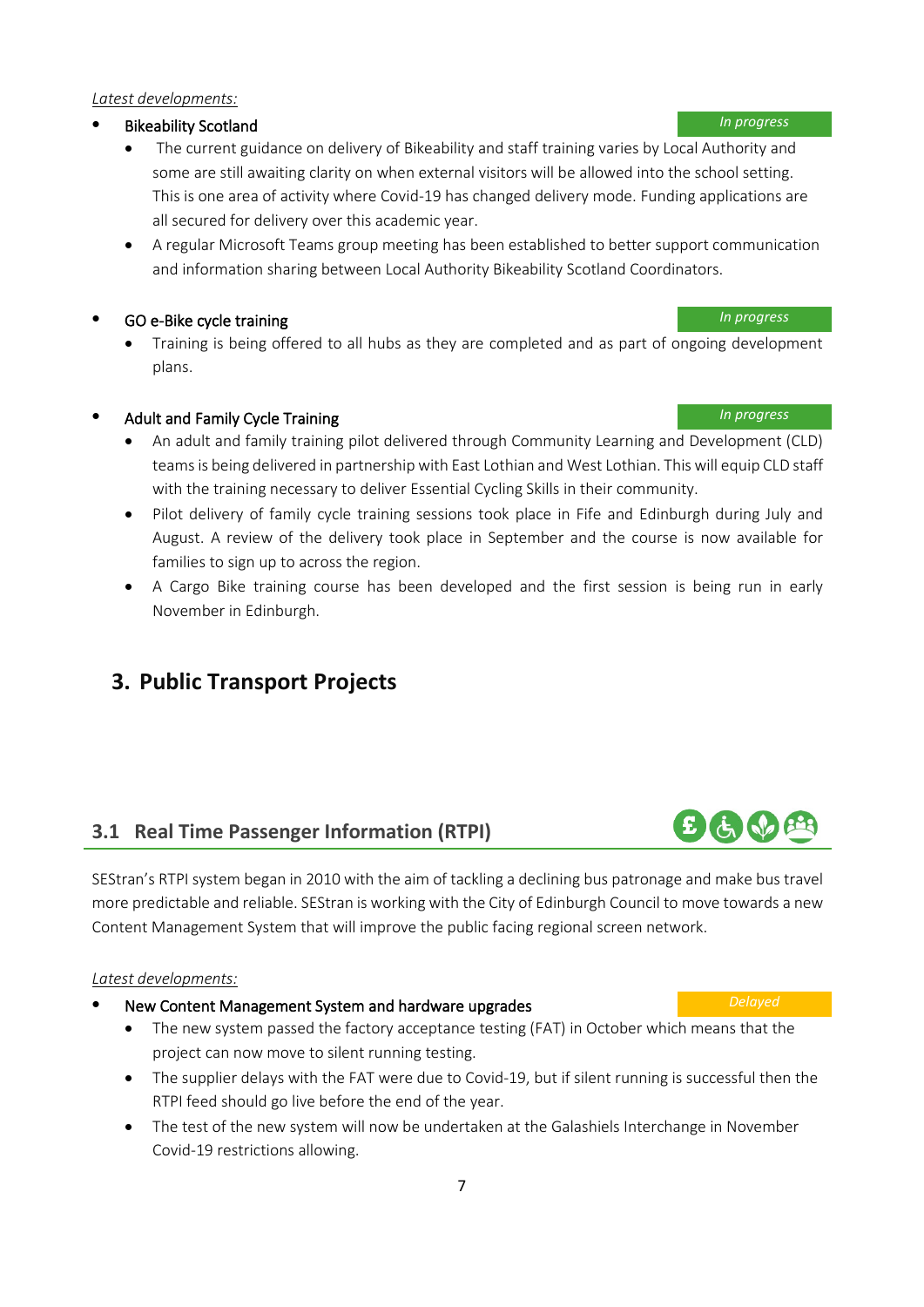8

# <span id="page-7-1"></span><sup>1</sup> <https://www.thistleassistance.com/travel-safety/>

### • Public Transport Capacity Information *In progress*

- In response to Covid-19, SEStran is working alongside Transport Scotland and Trapeze to test the feasibility of incorporating bus capacity information on public transport for use by Traveline Scotland.
- This new feed will be integrated into the new SEStran regional RTPI system.

# <span id="page-7-0"></span>**3.2 Thistle Assistance Programme**

SEStran has developed the Thistle Assistance Card and App to make using public transport easier for older people and those with disabilities, illness or mobility issues. SEStran is currently working to identify funding to help evolve the programme and journey planning aspect of the scheme.

### *Latest developments:*

# • Journey Planner App - Phase Two *In progress*

• SEStran is working on a funding proposal for submission to Sustrans to develop the phase two work.

### • Thistle Assistance Programme Update *In progress*

- Covid-19 update SEStran has adapted the Thistle card and App to provide an exemption message for those that cannot use a face covering when using public transport. Messaging has been developed for print, social media and on the website<sup>1</sup>.
- In order to improve distribution of the cards & leaflets and cope with the increased number of requests a mail out service has been developed.
- Since June 2020 over 10,000 cards and leaflets have been distributed and there have been over 5,000 downloads of the App.

### • SEStran Website *Delayed*

- In order to comply with legislation ([Public Sector Bodies \(Websites and Mobile Applications\)\(No.](https://www.legislation.gov.uk/uksi/2018/952/contents/made)  [2\) Accessibility Regulations 2018](https://www.legislation.gov.uk/uksi/2018/952/contents/made)) SEStran is updating the Partnership website to comply with Accessibility Standards Level A and AA Success Criteria of the Web Content Accessibility Guidelines (WCAG) version 2.1 and to meet Cyber Essentials requirements.
- The design of the new SEStran site has been completed to required standards, with all Cyber Essentials requirements met. Content is being updated, however due to Covid-19, action on an identified site management issue has delayed staff training. The go live date will be delayed to March 2021.

# • Marketing and Communications Internship *Complete*

- SEStran's internship post, made possible through a partnership with Inclusion Scotland, concluded on 9 October 2020, after two funding extensions were agreed by Inclusion Scotland.
- The internship post supported the rebranding, website development and marketing of the Thistle Assistance Scheme.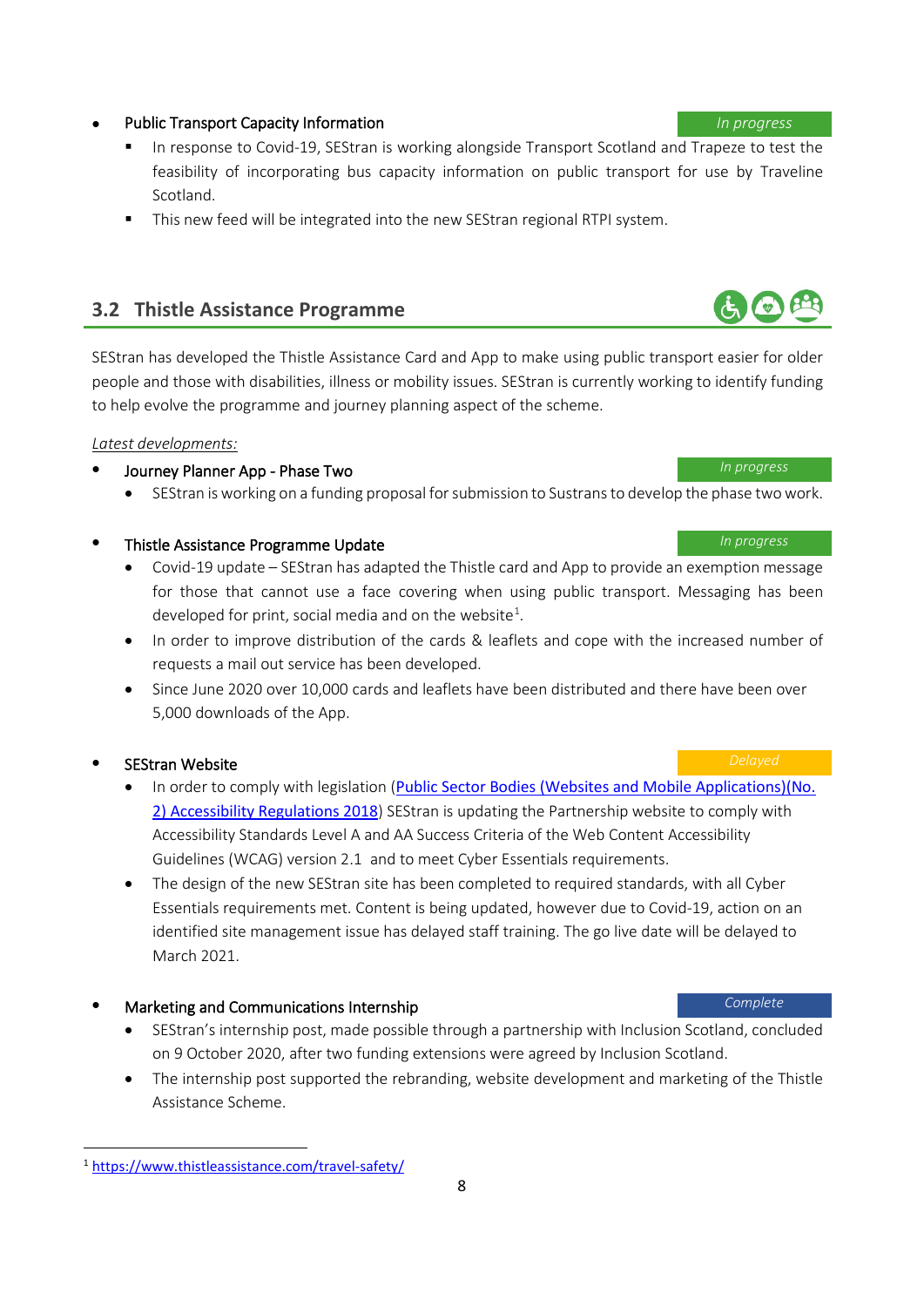# <span id="page-8-0"></span>**3.3 Local Rail Development Fund (LRDF)**

The £2 million Scottish Government [Local Rail Development Fund](https://www.transport.gov.scot/public-transport/rail/rail-policy-and-strategy/local-rail-development-fund/) was announced in February 2018, with the aim of providing funding to develop community led options to improve local rail connections.

*Latest developments:*

### • Newburgh Train Station *In Progress*

- Phase 2 The next stage of the study, the 'Initial Options Appraisal' was submitted to Transport Scotland for review on 18<sup>th</sup> of September.
- , £37,834 of the £82,000 budget has been claimed for the work to date.
- Forth Freight Strategy *In Progress*
	- The Case for Change STAG phase one work is currently underway with the 'desktop' research & data collection done.
	- Stakeholder engagement took place in September using a combination of online workshops and one to one phone/online interviews.
	- The Case for Change is due to be completed & submitted for evaluation to Transport Scotland in November.
	- £34,000.00 from the £150,000.00 budget has been invoiced to date.

# <span id="page-8-1"></span>**3.4 South East Scotland Transport Transition Group**

The South East Scotland Transport Transition Group ('the Group') came into being on 3rd June. The Group is established as a temporary arrangement, to develop and oversee a Regional Transport Transition Plan for the transition period following Covid-19 lockdown restrictions. The Group brings together local, regional and national partners to jointly plan for the management of transport related measures needed during this period.

### *Latest developments:*

- Development of South East Scotland Transport Transition Plan *In progress*
	- SEStran plays a key role in the development of the South East of Scotland Transport Transition Plan. SEStran oversees the Transition Plan, ensuring it is kept up to date as guidelines change and issues and opportunities arise.
- Bus Priority Rapid Deployment Fund bid *In progress*
	- A bid by the Group to Transport Scotland's Transport Scotland Bus Priority Rapid Deployment Fund initially attracted £1.2M funding for temporary bus priority interventions on key Edinburgh bound corridors, with the City of Edinburgh Council acting as lead applicant. Further funding wasset aside pending further information. A second tranche bid for up to £0.6M has now been finalised comprising a wider range of temporary bus-supportive measures.

## • Region-wide sub-group *In progress*

• SEStran leads on the development of a range of region-wide interventions including trialling public transport capacity information (as mentioned in section 3.1), exploring the feasibility of improved public transport through an expanded DRT approach, and Thistle Assistance.

# $E(\dot{\theta}, \dot{\theta})$

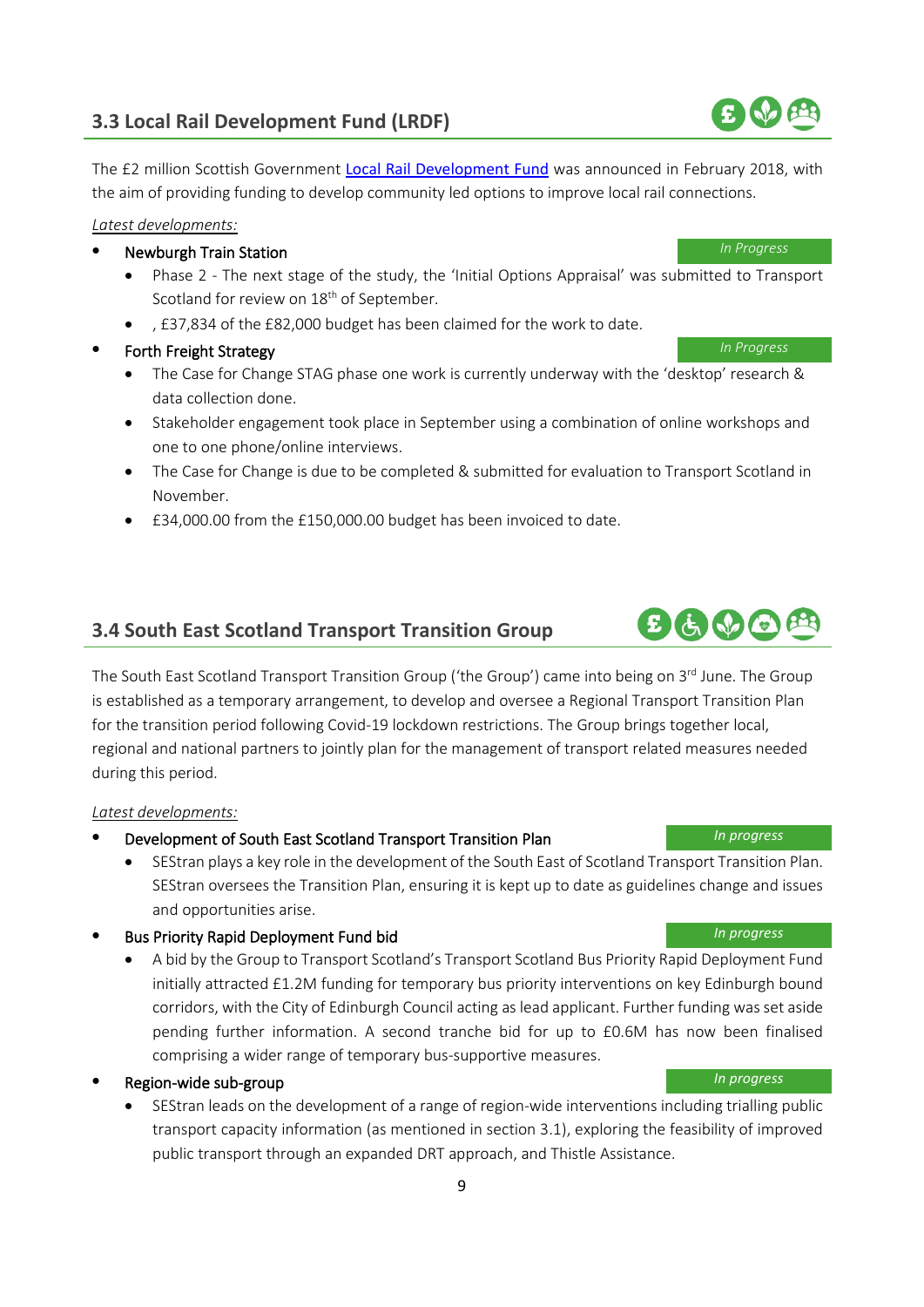# <span id="page-9-0"></span>**4. European-funded Projects**

### <span id="page-9-1"></span>**4.1 SHARE-North**

Interreg North Sea Region – Jan 2016 to Dec 2021

SHARE-North focuses on shared mobility modes and their potential to address sustainable transport challenges in the North Sea region. This includes developing, implementing, promoting and assessing car sharing, bike sharing, ride sharing and other forms of shared mobility in urban and rural areas and employment clusters.

### *Latest developments:*

### • Mobility Hubs *In progress*

- SEStran has been exploring opportunities to introduce Mobility Hubs to the region. In doing so, SEStran builds on the expertise and support from the European partners.
- A Mobility Hub seeks to raise the profile of shared mobility (car club, bike-sharing, carsharing), by integrating these modes of transport with existing public transport provision.
- Following the completion of the Mobility Hub Strategic Study, SEStran has been working with colleagues in East Lothian Council, to use SHARE-North funding for the development of a Mobility Hub trial at the Brunton Hall in Musselburgh.
- SEStran supported colleagues in Fife Council in the preparation of a bid to the Sustrans Places for Everyone Fund, for a Mobility Hub feasibility study in East Fife, including the possible integration of Mobility Hubs at the proposed railway stations at Leven and Cameron Bridge.
- SEStran ran an online naming exercise for Mobility Hubs during the Integrated Mobility Forum on 8 October 2020 using Mural, an online workspace that allows for collaborative working.

### • Project activities and partner meetings *Delayed*

# • Due to Covid-19 various project activities and physical meetings have been cancelled. Whilst some activities have moved online, through teleconferences, other activities have been delayed. The project consortium is now seeking a 6-month extension to the project, subject to formal agreement of the Programme Secretariat.

### **Fripshare SEStran** *Reduced service Reduced service*

• Due to the ongoing impacts of Covid-19 and Scottish Government guidance on carsharing, SEStran is not actively promoting the Tripshare SEStran platform, but has awarded a reduced level, oneyear contract to Liftshare in order to maintain the platform and retain existing members during this period.

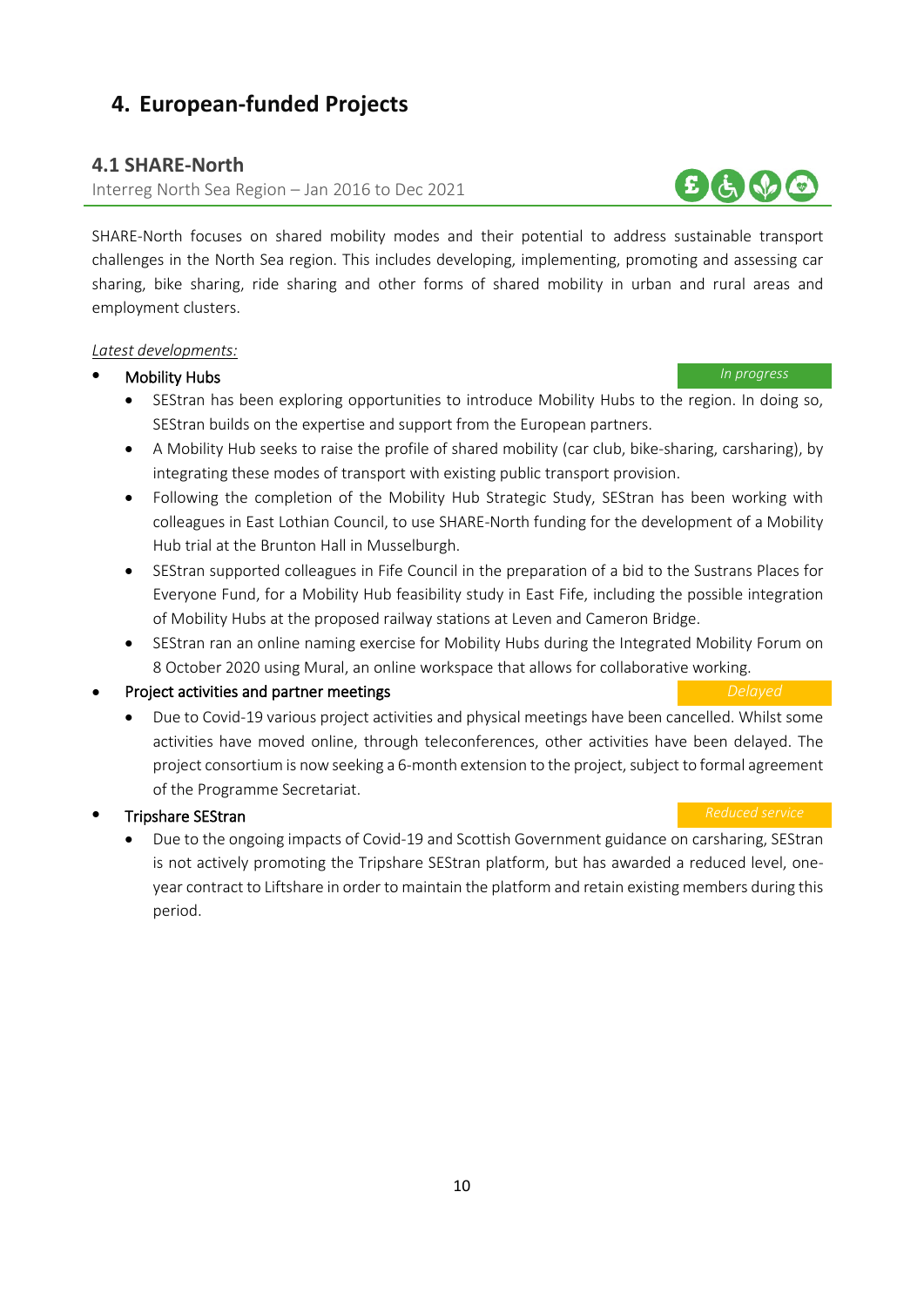# <span id="page-10-0"></span>**4.2 SURFLOGH**  Interreg North Sea Region – Jun 2017 to Oct 2020

SURFLOGH aims to improve the role of logistics hubs in the network of urban logistics in the North Sea Region. By introducing city labs, a transnational platform is created to promote innovation in city logistics. These platforms will bring together different actors to exchange knowledge, work on innovative pilot projects and implement results within policy strategies and the urban logistics system.

*Latest developments:*

- Development of business case with Edinburgh Napier University *In progress*
	- SEStran is leading on a work package along with Edinburgh Napier University Transport Research Institute (TRI), developing business models for urban freight hubs.
	- To date the Literature review, Business Model Framework and Edinburgh Case study have been completed.
	- SEStran & Edinburgh Napier University presented the latest work to the project steering group in October.

# • Edinburgh Pilot – ZEDIFY *In progress*

- The procurement process for the pilot project expansion was completed in October via Public Contracts Scotland.
- ZEDIFY will be appointed to develop the new hope with the SEStran & Edinburgh Napier University project team.

### • Expansion of Edinburgh Cargo-Bike delivery *In progress*

- SEStran will be working with the Cargo Bike Movement (CBM) to develop a community hub in South Edinburgh which will promote the use of cargo bikes within Edinburgh as a fairer, healthier and greener alternative to carbon-emitting vehicles in the delivery of goods and for individuals and families.
- This new hub will work with the existing Zedify hub and contribute to the SURFLOGH research.
- SEStran will use £10,000 from the Sustainable Active Travel budget to support the project.

# <span id="page-10-1"></span>**4.3 BLING**

Interreg North Sea Region – Jan 2019 to Dec 2021

Blockchain is a key enabling technology that will underpin efforts to deliver innovative services under the Digital Agenda for Europe. The BLockchain IN Government (BLING) project focuses on providing one of the first dedicated platforms to bring these tools and approaches into local and regional services. SEStran's role is to develop a pilot with the University of Edinburgh, which will showcase innovative use of the technology in a transport environment.

### *Latest developments:*

### • Development of Edinburgh Pilot *In progress*

• The Design Informatics team at the University of Edinburgh team, supported by SEStran, is prototyping ways to create Location Based Smart Contracts – agreements about the location and



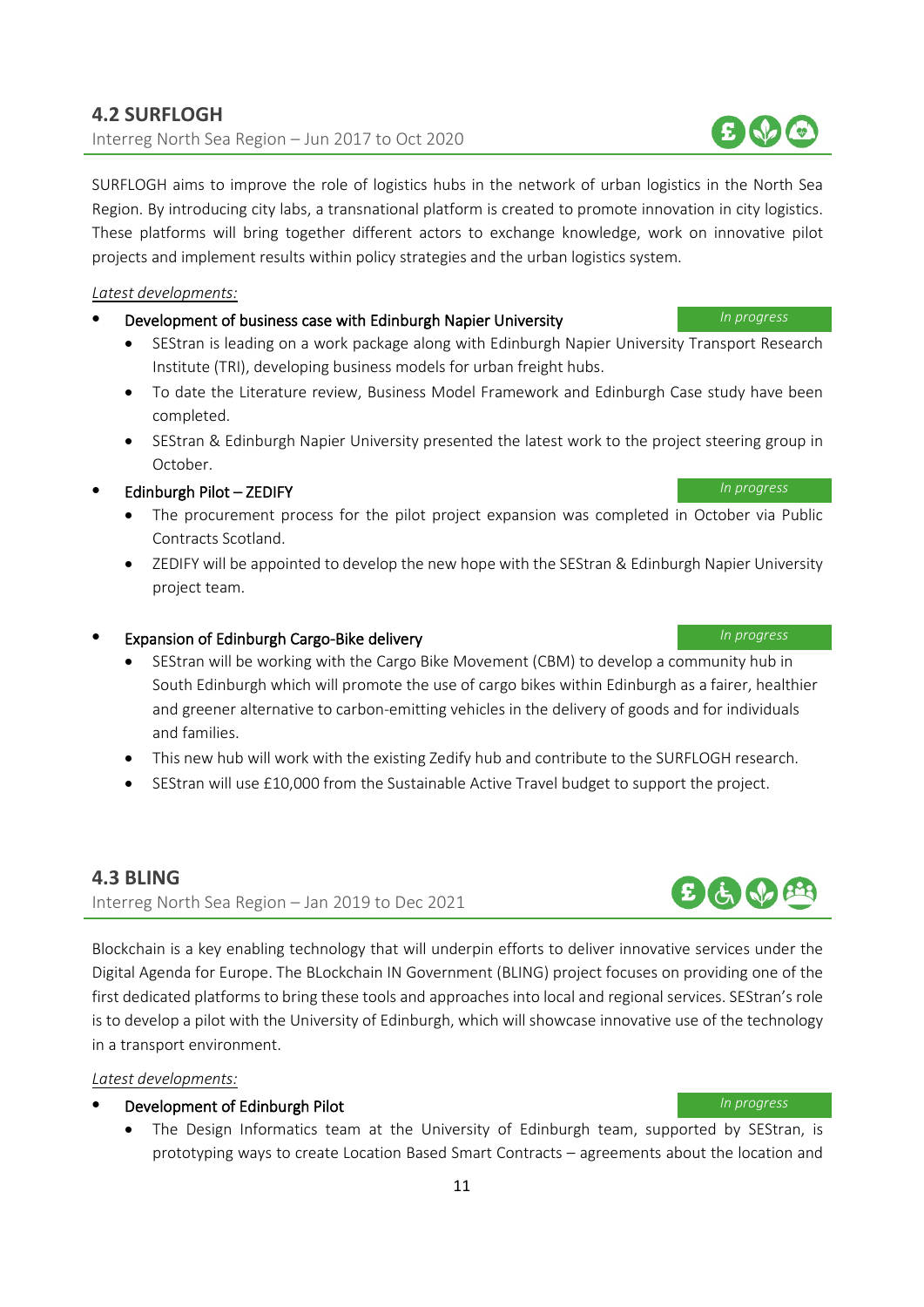relations of smart objects in space that allow conditions such as proximity or co-location to trigger actions like financial transfers or opening physical locks. These systems are backed with blockchains, to explore new techniques to make location data secure without being invasive.

- The pilot is called 'GeoPact'<sup>[2](#page-11-1)</sup>
- The next stage of the research will be to develop a Smart Contracts interface that can be easily use and adapted in the 'real world'.
- Representatives from the logistics and freight sector participated in a successful mini-workshops to be held in October (19th) to explore the key elements that would be needed for a 'useable' smart contract interface.
- The work is currently being evaluated to present to the BLING steering group on the 25<sup>th</sup> of November.

# <span id="page-11-0"></span>**4.4 PriMaaS**

Interreg Europe – Aug 2019 to Jan 2023

Mobility-as-a-Service (MaaS) is a concept that changes the way people travel and pay for mobility services. The main vision of PriMaaS is to promote MaaS and incorporate wider societal goals through interregional collaboration, sharing best practices, and policy development.

### *Latest developments:*

- MaaS Scotland Annual Conference 2020 *Complete*
	- SEStran participated in this year's online MaaS Scotland Annual Conference and presented the PriMaaS project during the technical session on policy and procurement.

### • Baseline Assessment and MaaS Action Plan *In progress*

- SEStran has worked with partners to feed into the Baseline Assessment Report, establishing a baseline of MaaS levels in each of the partners' regions. This will help identify best practices and develop an Action Plan for the SEStran region.
- SEStran has started exploring options for MaaS and Demand Responsive Transport (DRT) in the region, and is considering different funding avenues for such a project, such as the Transport Scotland MaaS Investment Fund.
- The idea for a DRT/MaaS platform was presented at the Equalities & Access to Healthcare Forum on 2 October and the Integrated Mobility Forum on 8 October, inviting forum members to share their views and comments.
- 2nd PriMaaS Stakeholder Workshop *Complete*
	- SEStran organised the second PriMaaS Stakeholder Workshop during the Integrated Mobility Forum on 8 October 2020. The forum members were given an update on the project activities and progress to date, and a discussion was held on the challenges around governance, open data and the options for a DRT/MaaS platform.
- **Project activities and partner meetings Delayed Delayed Delayed** 
	- The project partners met online in October to discuss progress of project activities and budget. Due to Covid-19 and government restrictions, many project activities have been delayed and has resulted in underspent budget.



<span id="page-11-1"></span><sup>2</sup> <https://northsearegion.eu/media/14062/geopact-pictorial-tallyn-2020.pdf>